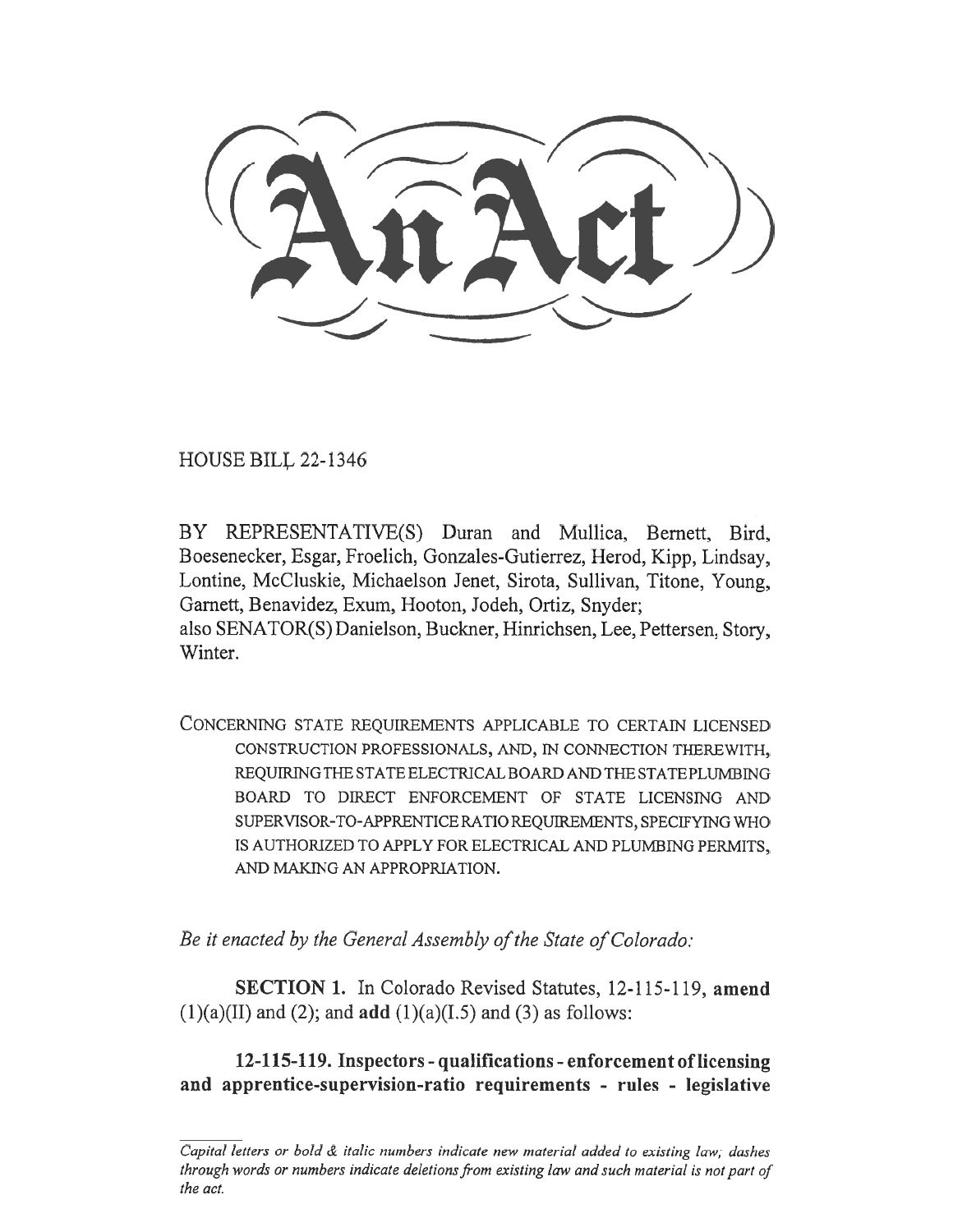declaration - definitions - repeal.  $(1)$   $(a)$   $(1.5)$  FOR PURPOSES OF CONDUCTING COMPLIANCE CHECKS SPECIFIED IN SUBSECTION (3) OF THIS SECTION, THE DIRECTOR SHALL APPOINT OR EMPLOY TWO INDIVIDUALS TO CONDUCT THE COMPLIANCE CHECKS. THE DIRECTOR MAY APPOINT OR EMPLOY INDIVIDUALS WHO ARE LICENSED UNDER THIS ARTICLE 115 OR MAY APPOINT OR EMPLOY INDIVIDUALS WHO ARE NOT LICENSED UNDER THIS ARTICLE 115 BUT WHO DEMONSTRATE SUBSTANTIAL PRIOR WORK EXPERIENCE IN THE ELECTRICAL OR CONSTRUCTION INDUSTRY. INDIVIDUALS APPOINTED OR EMPLOYED PURSUANT TO THIS SUBSECTION  $(1)(a)(I.5)$  SHALL LIMIT THEIR ACTIVITIES TO CONDUCTING COMPLIANCE CHECKS OF MATTERS SPECIFIED IN SAID SUBSECTION (3).

(II) The STATE ELECTRICAL inspectors AND INDIVIDUALS PERFORMING COMPLIANCE CHECKS PURSUANT TO SUBSECTION (3) OF THIS SECTION may be employed either on a full-time or on a part-time basis as the circumstances in each case shall warrant; except that the director of the division may contract with any electrical inspector regularly engaged as such and certify him or her THE ELECTRICAL INSPECTOR to make inspections in a designated area at such compensation as shall be fixed by the director. State electrical inspectors AND INDIVIDUALS PERFORMING COMPLIANCE CHECKS PURSUANT TO SUBSECTION (3) OF THIS SECTION have the right of ingress and egress to and from all public and private premises during reasonable working hours where this law ARTICLE 115 applies for the purpose of making electrical inspections, CONDUCTING COMPLIANCE CHECKS PURSUANT TO SUBSECTION (3) OF THIS SECTION, or otherwise determining compliance with the provisions of this article 115. In order to avoid conflicts of interest, a state electrical inspector hired under this section shall not inspect any electrical work in which the inspector has any financial or other personal interest and shall not be engaged ENGAGE in the electrical business by contracting, supplying material, or performing electrical work, as defined in this article  $115$ .

(2) (a) State electrical inspectors appointed or employed pursuant to subsection (1) of this section may:

 $(a)$  (I) Conduct inspections and investigations pursuant to section 12-115-122 (2) on behalf of the program director; AND

 $(b)$  (II) Provide service of process for a citation served pursuant to section 12-115-122 (4)(b) in compliance with rule 4 of the Colorado rules

#### PAGE 2-HOUSE BILL 22-1346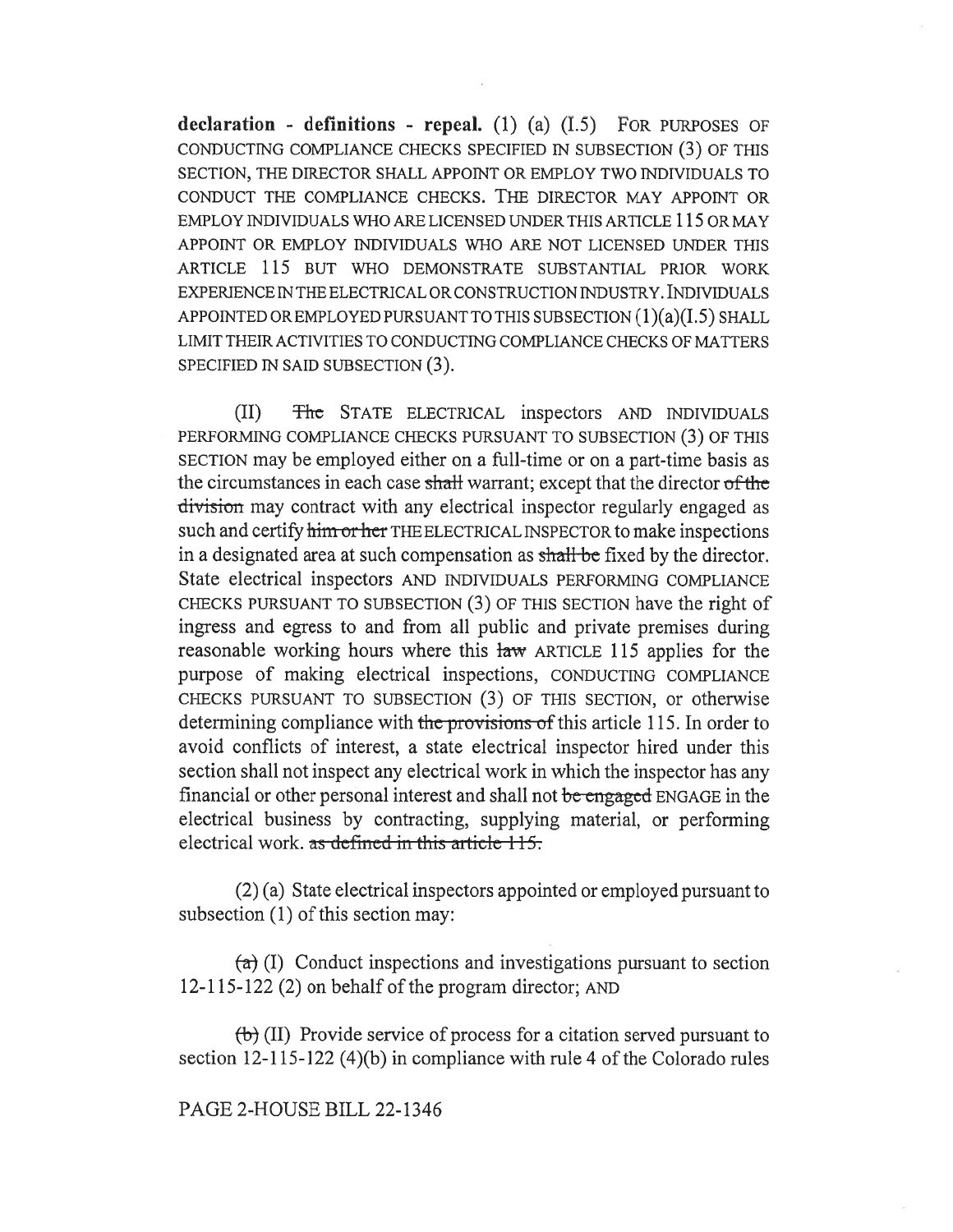of civil procedure.

(b) INDIVIDUALS APPOINTED OR EMPLOYED PURSUANT TO SUBSECTION  $(1)(a)(I.5)$  OF THIS SECTION WHO ARE NOT LICENSED MASTER OR JOURNEYMAN ELECTRICIANS BUT WHO DEMONSTRATE SUBSTANTIAL PRIOR WORK EXPERIENCE IN THE ELECTRICAL OR CONSTRUCTION INDUSTRY MAY CONDUCT COMPLIANCE CHECKS PURSUANT TO SUBSECTION (3) OF THIS SECTION.

(3) (a) THE GENERAL ASSEMBLY FINDS AND DECLARES THAT IT IS A MATTER OF STATEWIDE CONCERN TO PROTECT PUBLIC SAFETY AND HEALTH BY ENSURING THAT INDIVIDUALS WHO PERFORM ELECTRICAL WORK HAVE THE SKILLS NECESSARY TO PERFORM THE WORK. THE GENERAL ASSEMBLY THEREFORE DETERMINES THAT BOARD ENFORCEMENT OF THE LICENSING REQUIREMENTS IN THIS ARTICLE 115 AND THE LIMITS ON THE NUMBER OF APPRENTICES A LICENSED ELECTRICIAN IS PERMITTED TO SUPERVISE SPECIFIED IN SECTION 12-115-115 (1) IS ESSENTIAL TO PROTECT PUBLIC SAFETY AND HEALTH.

(b) THE BOARD SHALL DIRECT INDIVIDUALS APPOINTED OR EMPLOYED PURSUANT TO SUBSECTION  $(1)(a)(I.5)$  OF THIS SECTION TO:

(I) CONDUCT COMPLIANCE CHECKS TO ENSURE COMPLIANCE WITH THE LICENSING AND SUPERVISOR-TO-APPRENTICE RATIO REQUIREMENTS SPECIFIED IN THIS ARTICLE 115 ON PROJECTS THROUGHOUT THE STATE WHERE ELECTRICAL WORK IS BEING PERFORMED, REGARDLESS OF WHETHER THE PERMIT FOR THE ELECTRICAL WORK WAS ISSUED BY THE BOARD, AN INCORPORATED TOWN OR CITY, A COUNTY, A CITY AND COUNTY, OR A QUALIFIED STATE INSTITUTION OF HIGHER EDUCATION; AND

(II) PRIORITIZE FOR COMPLIANCE CHECKS PROJECTS THAT PROVIDE OR WILL PROVIDE CRITICAL SERVICES TO RESIDENTS OF THE STATE.

(c) To ENSURE COMPLIANCE WITH THE LICENSING AND SUPERVISOR-TO-APPRENTICE RATIO REQUIREMENTS PURSUANT TO SUBSECTION  $(3)(b)(I)$  OF THIS SECTION, INDIVIDUALS APPOINTED OR EMPLOYED PURSUANT TO SUBSECTION  $(1)(a)(I.5)$  OF THIS SECTION SHALL CONDUCT COMPLIANCE CHECKS AT PROJECTS THROUGHOUT THE STATE WHERE ELECTRICAL WORK IS BEING PERFORMED TO ENSURE THAT:

PAGE 3-HOUSE BILL 22-1346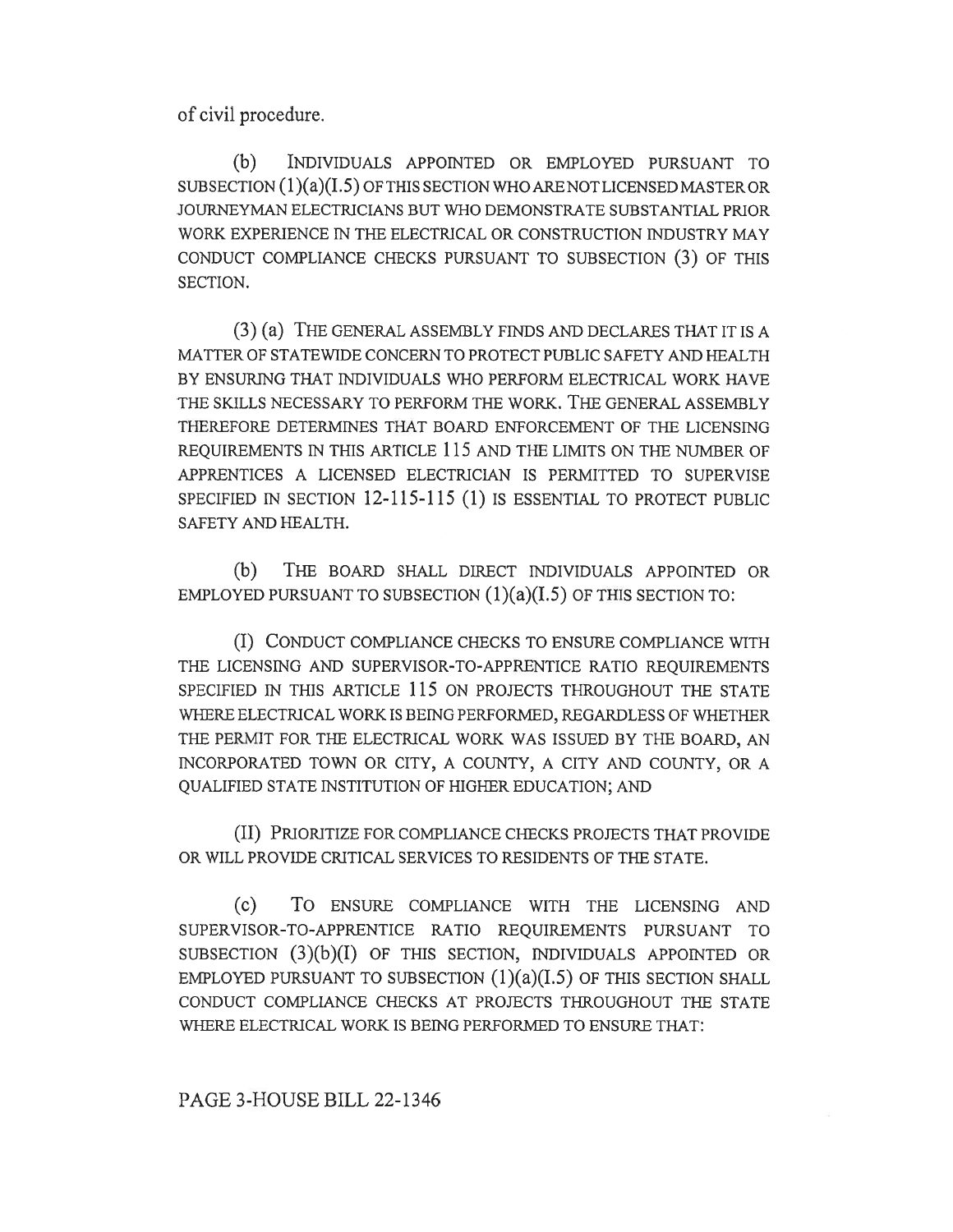(I) THE INDIVIDUAL PERFORMING THE ELECTRICAL WORK IS LICENSED AS A MASTER ELECTRICIAN, JOURNEYMAN ELECTRICIAN, OR RESIDENTIAL WIREMAN OR IS A REGISTERED APPRENTICE BEING DIRECTLY SUPERVISED BY A LICENSED MASTER ELECTRICIAN, JOURNEYMAN ELECTRICIAN, OR RESIDENTIAL WIREMAN; AND

(II) A MASTER ELECTRICIAN, JOURNEYMAN ELECTRICIAN, OR RESIDENTIAL WIREMAN IS COMPLYING WITH THE LIMIT ON THE NUMBER OF APPRENTICES THE ELECTRICIAN MAY SUPERVISE PER JOB SITE SPECIFIED IN SECTION 12-115-115 (1).

(d) NOTHING IN THIS SUBSECTION (3) AFFECTS THE ABILITY OF A LOCAL GOVERNMENT TO PERMIT OR INSPECT ELECTRICAL WORK IN ACCORDANCE WITH SECTION 12-115-120 (1).

(e) AS USED IN THIS SUBSECTION (3):

(I) "LOCAL GOVERNMENT" MEANS AN INCORPORATED TOWN OR CITY, A COUNTY, OR A CITY AND COUNTY.

(II) "PROJECT THAT PROVIDES OR WILL PROVIDE CRITICAL SERVICES" MEANS A PROJECT INVOLVING THE ERECTION, CONSTRUCTION, ALTERATION, REPAIR, OR IMPROVEMENT OF ANY PUBLIC STRUCTURE, BUILDING, ROAD, OR OTHER PUBLIC IMPROVEMENT OF ANY KIND, INCLUDING:

(A) A PUBLIC BUILDING;

(B) A PUBLIC SCHOOL OR INSTITUTION OF HIGHER EDUCATION;

(C) AN AIRPORT;

(D) A TRAIN STATION OR PUBLIC TRANSIT STATION;

(E) A HOSPITAL, NURSING FACILITY, ASSISTED LIVING RESIDENCE, OR OTHER HEALTH-CARE FACILITY REQUIRED TO BE LICENSED OR CERTIFIED BY THE DEPARTMENT OF PUBLIC HEALTH AND ENVIRONMENT UNDER TITLE 25;

(F) A RENEWABLE ENERGY INSTALLATION OR A PROJECT OF A UTILITY REGULATED BY THE PUBLIC UTILITIES COMMISSION PURSUANT TO TITLE 40; AND

PAGE 4-HOUSE BILL 22-1346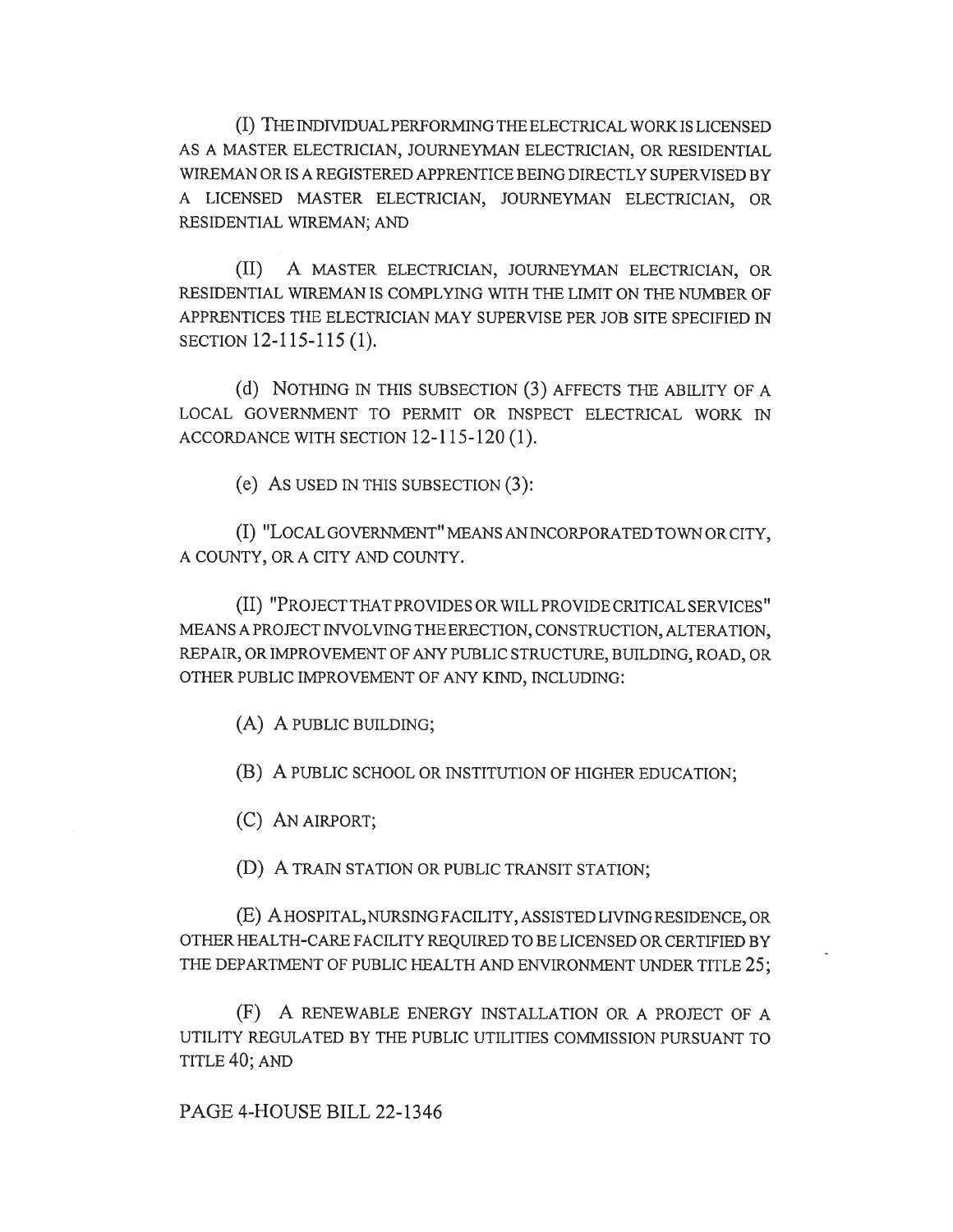(G) ANY OTHER COMMERCIAL OR MULTIFAMILY RESIDENTIAL PUBLIC PROJECT SPECIFIED BY THE BOARD BY RULE.

SECTION 2. In Colorado Revised Statutes, 12-115-120, amend  $(1)(a)$ ,  $(2)(b)$ ,  $(3)$ ,  $(6)$ , and  $(10)(b)$ ; and **add**  $(13)$  as follows:

12-115-120. Inspection - electrical permits - application standard - definition.  $(1)$   $(a)$   $(1)$  An individual required to have electrical inspection under this article 115 shall apply to the board for an electrical permit, REFERRED TO WITHIN THIS SECTION AS A "PERMIT", except where an incorporated town or city, county, city and county, or qualified state institution of higher education has a building department that meets the minimum standards of this article 115 and that processes applications for building permits and inspections, in which case the individual shall apply to the building department.

(II) A qualified state institution of higher education with a building department that meets or exceeds the minimum standards adopted by the board under this article 115 shall process applications for permits and inspections only from the institution and from contractors working for the benefit of the institution and shall conduct inspections only of work performed for the benefit of the institution. Each inspection must include a contemporaneous review to ensure that the requirements of this article 115, and specifically section 12-115-115, have been met.

(III) (A) ONLY A QUALIFIED APPLICANT MAY APPLY FOR A PERMIT. A LICENSED MASTER ELECTRICIAN WHO IS NOT A REGISTERED ELECTRICAL CONTRACTOR AND WHO IS OPERATING AS AN INDEPENDENT CONTRACTOR FOR ANOTHER BUSINESS SHALL NOT APPLY FOR A PERMIT.

(B) BEFORE ISSUING A PERMIT PURSUANT TO THIS SUBSECTION (1), THE BOARD OR, IF APPLICABLE, THE BUILDING DEPARTMENT OF AN INCORPORATED TOWN OR CITY, COUNTY, CITY AND COUNTY, OR QUALIFIED STATE INSTITUTION OF HIGHER EDUCATION SHALL VERIFY THAT THE PERMIT APPLICANT IS A QUALIFIED APPLICANT.

(C) THE ENTITY ISSUING THE PERMIT MAY USE THE PERMIT APPLICATION PROCESS TO VERIFY COMPLIANCE WITH THIS SUBSECTION (1).

(2) (b) A state electrical inspector shall inspect any new

PAGE 5-HOUSE BILL 22-1346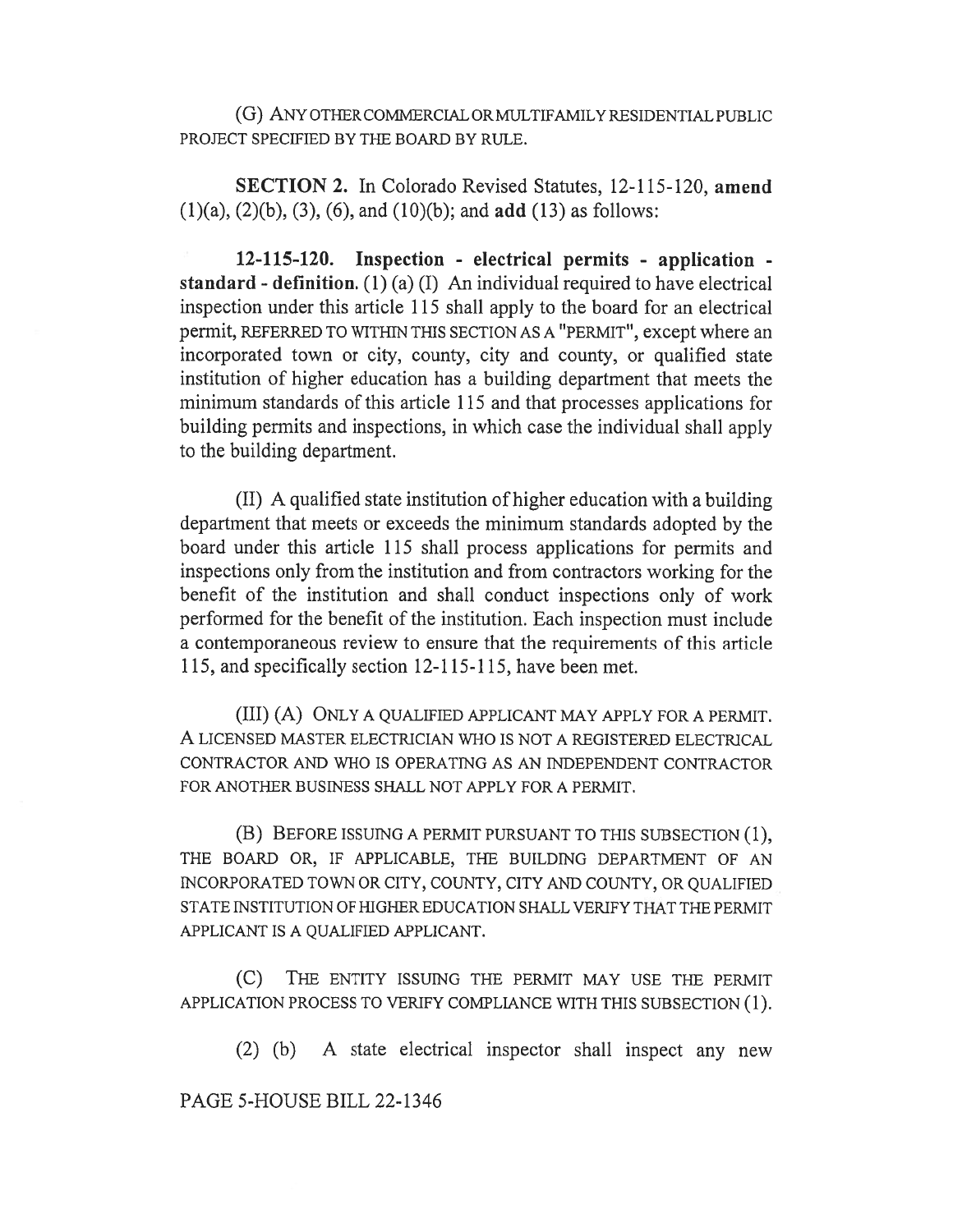construction, remodeling, or repair subject to this subsection (2) within three working days after the receipt of the application for inspection. Prior to the commencement of any electrical installation, the person making the installation, WHO MUST BE A QUALIFIED APPLICANT, shall apply for an electrical A permit and pay the required permit fee.

(3) (a) A state electrical inspector shall inspect the work performed, and, if the work meets the minimum standards set forth in the national electrical code referred to in section 12-115-107 (2)(a), THE INSPECTOR SHALL ISSUE a certificate of approval. shall be issued by the inspector.

(b) (I) If the installation is disapproved, THE INSPECTOR SHALL GIVE written notice thereof together with OF THE DISAPPROVAL AND OF the reasons for the disapproval shall be given by the inspector to the QUALIFIED applicant. If the installation is hazardous to life or property, the inspector disapproving it may order the electrical service thereto TO THE INSTALLATION discontinued until the installation is rendered safe and shall send a copy of the notice of disapproval and order for discontinuance of service to the supplier of electricity. The QUALIFIED applicant may appeal the disapproval to the board, and THE BOARD shall be granted GRANT a hearing by the board within seven days after notice of appeal is filed with the board.

(II) After removal of REMOVING the cause of the disapproval, the QUALIFIED applicant shall make application APPLY for reinspection in the same manner as for the original inspection and pay the required reinspection fee.

 $(6)$  (a) All inspection permits issued by the board shall be ARE valid for a period of twelve months, and the board shall cancel the permit and remove it from its files at the end of the twelve-month period, except in the following circumstances:

(I) If  $an A$  QUALIFIED applicant  $makes$  a showing DEMONSTRATES at the time of application for a permit that the electrical work is substantial and is likely to take longer than twelve months, the board may issue a permit to be valid for a period longer than twelve months, but not exceeding three years.

(II) If the QUALIFIED applicant notifies the board prior to the

# PAGE 6-HOUSE BILL 22-1346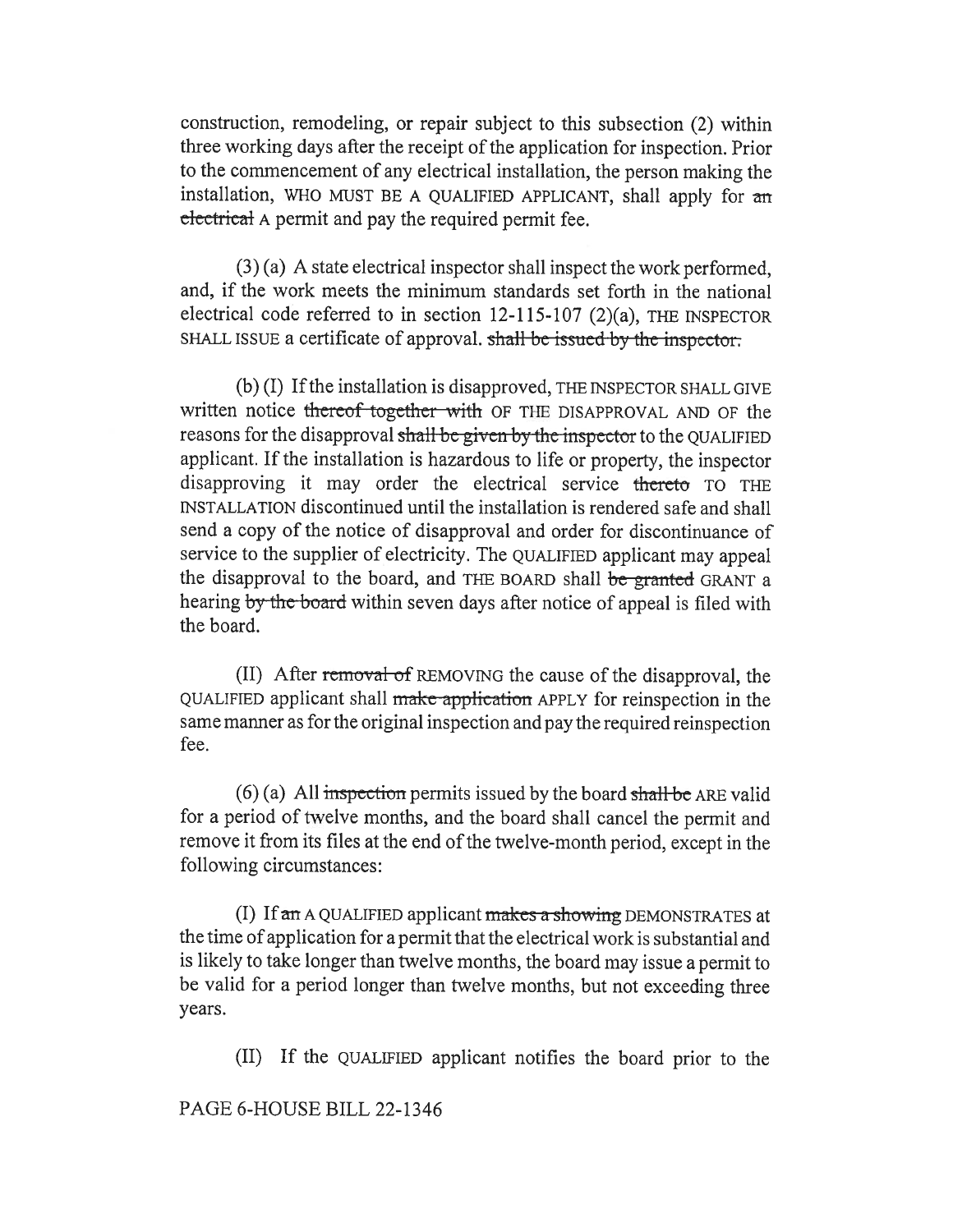expiration of the twelve-month period of extenuating circumstances, as determined by the board, during the twelve-month period, the board may extend the validity of the permit for a period not to exceed six months.

(b) If A QUALIFIED APPLICANT REQUESTS an inspection is requested by an applicant after a permit has expired or has been canceled, THE QUALIFIED APPLICANT MUST APPLY FOR AND BE ISSUED a new permit must be applied for and granted before an inspection is performed.

(10) (b) (I) To ensure that enforcement is consistent, timely, and efficient, each entity, including the state, as described in this subsection (10), shall develop standard procedures to advise its inspectors how to conduct a contemporaneous review. Each entity's standard procedures need not require a contemporaneous review for each and every inspection of a project, but the procedures must preserve an inspector's ability to verify compliance with sections 12-115-109 and 12-115-115 at any time. Each entity's procedures must also include provisions that allow for inspectors to:

(A) Conduct occasional, random, on-site inspections while actual electrical work is being conducted, with a focus on large commercial and multi-family residential projects permitted by the entity; AND

(B) REQUEST DOCUMENTATION INDICATING WHO PERFORMED THE ELECTRICAL WORK TO ENSURE COMPLIANCE WITH SECTIONS 12-115-109 AND 12-115-115.

(II) Each entity, including the state, shall post its current procedures regarding contemporaneous reviews in a prominent location on its public website. Each entity shall provide a website link to or an electronic copy of its procedures to the board, and the board shall post all of the procedures on a single location on the department's website.

(13) AS USED IN THIS SECTION, "QUALIFIED APPLICANT" MEANS:

(a) A LICENSED MASTER ELECTRICIAN, INCLUDING A LICENSED MASTER ELECTRICIAN WHO IS OPERATING AS A SOLE PROPRIETOR, SO LONG AS THE LICENSED MASTER ELECTRICIAN IS ALSO A REGISTERED ELECTRICAL CONTRACTOR;

(b) A LICENSED MASTER ELECTRICIAN WHO IS DIRECTLY EMPLOYED

#### PAGE 7-HOUSE BILL 22-1346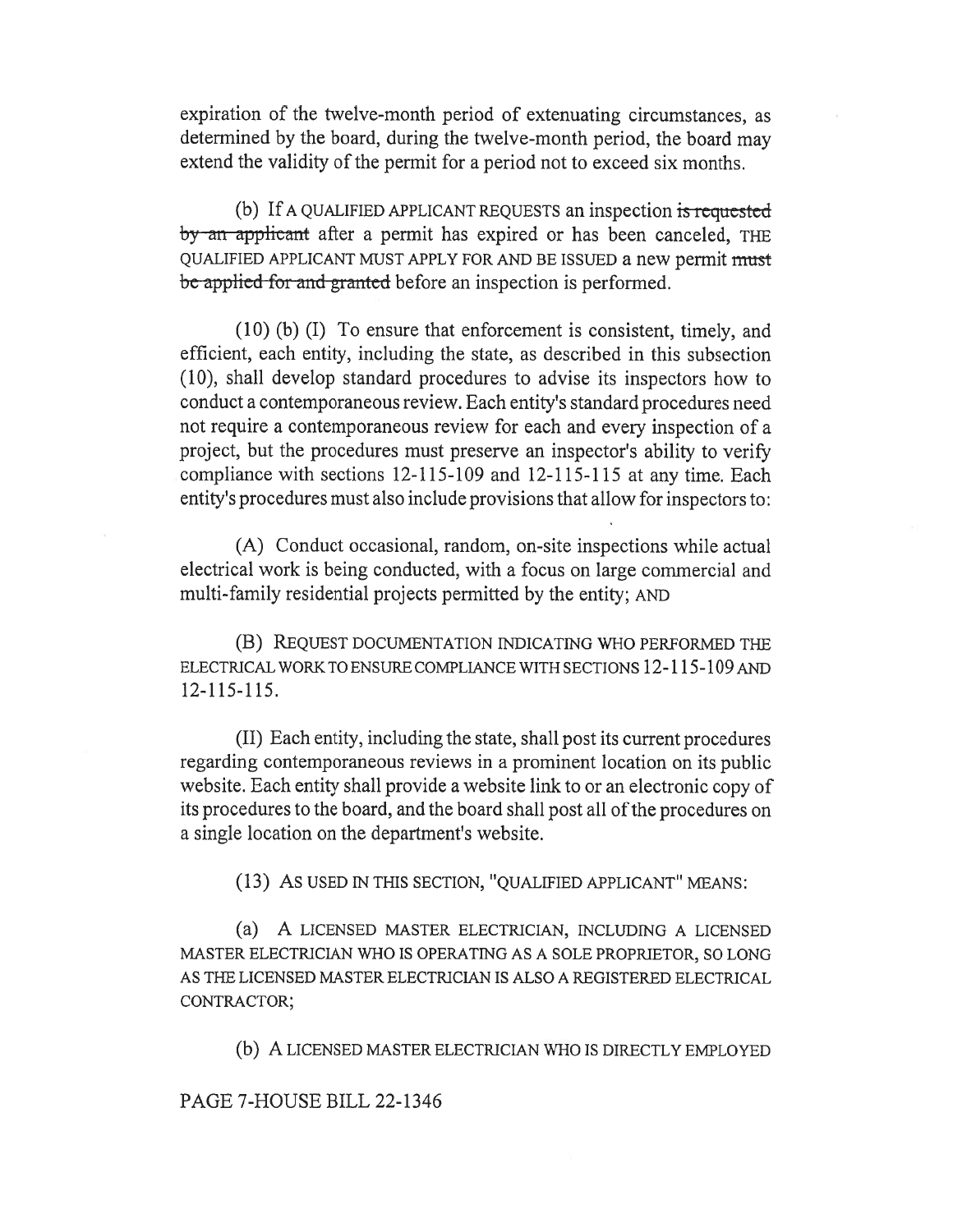BY A REGISTERED ELECTRICAL CONTRACTOR; OR

(c) A HOMEOWNER PERFORMING WORK ON THE HOMEOWNER'S HOME.

SECTION 3. In Colorado Revised Statutes, 12-115-122, add (1)(q) as follows:

12-115-122. Violations - citations - settlement agreements hearings - fines - rules. (1) The board may take disciplinary or other action as authorized by section 12-20-404 in regard to any license or registration issued or applied for under the provisions of this article 115 or may issue a citation to a licensee, registrant, or applicant for licensure for any of the following reasons:

(q) APPLYING FOR AN ELECTRICAL PERMIT PURSUANT TO SECTION 12-115-120 (1) IF THE APPLICANT IS NOT A QUALIFIED APPLICANT, AS DEFINED IN SECTION 12-115-120 (13).

SECTION 4. In Colorado Revised Statutes, 12-155-113, add (1)(r) as follows:

12-155-113. Disciplinary action by board - procedures cease-and-desist orders. (1) The board may take disciplinary or other action as authorized by section 12-20-404 for any of the following reasons:

(r) APPLYING FOR A PLUMBING PERMIT PURSUANT TO SECTION 12-155-120 (1) IF THE APPLICANT IS NOT A QUALIFIED APPLICANT, AS DEFINED IN SECTION 12-155-120 (11).

SECTION 5. In Colorado Revised Statutes, 12-155-119, amend  $(1)$ ,  $(2)$ , and  $(4)(b)$ ; and **add**  $(5)$  as follows:

12-155-119. Plumbing inspectors - qualifications - enforcement of licensing and apprentice-supervision-ratio requirements - rules legislative declaration - definitions. (1) (a) The director is authorized to appoint or employ competent persons licensed under this article 155 as journeyman or master plumbers as state plumbing inspectors.

(b) FOR PURPOSES OF CONDUCTING COMPLIANCE CHECKS SPECIFIED IN SUBSECTION (5) OF THIS SECTION, THE DIRECTOR SHALL APPOINT OR

PAGE 8-HOUSE BILL 22-1346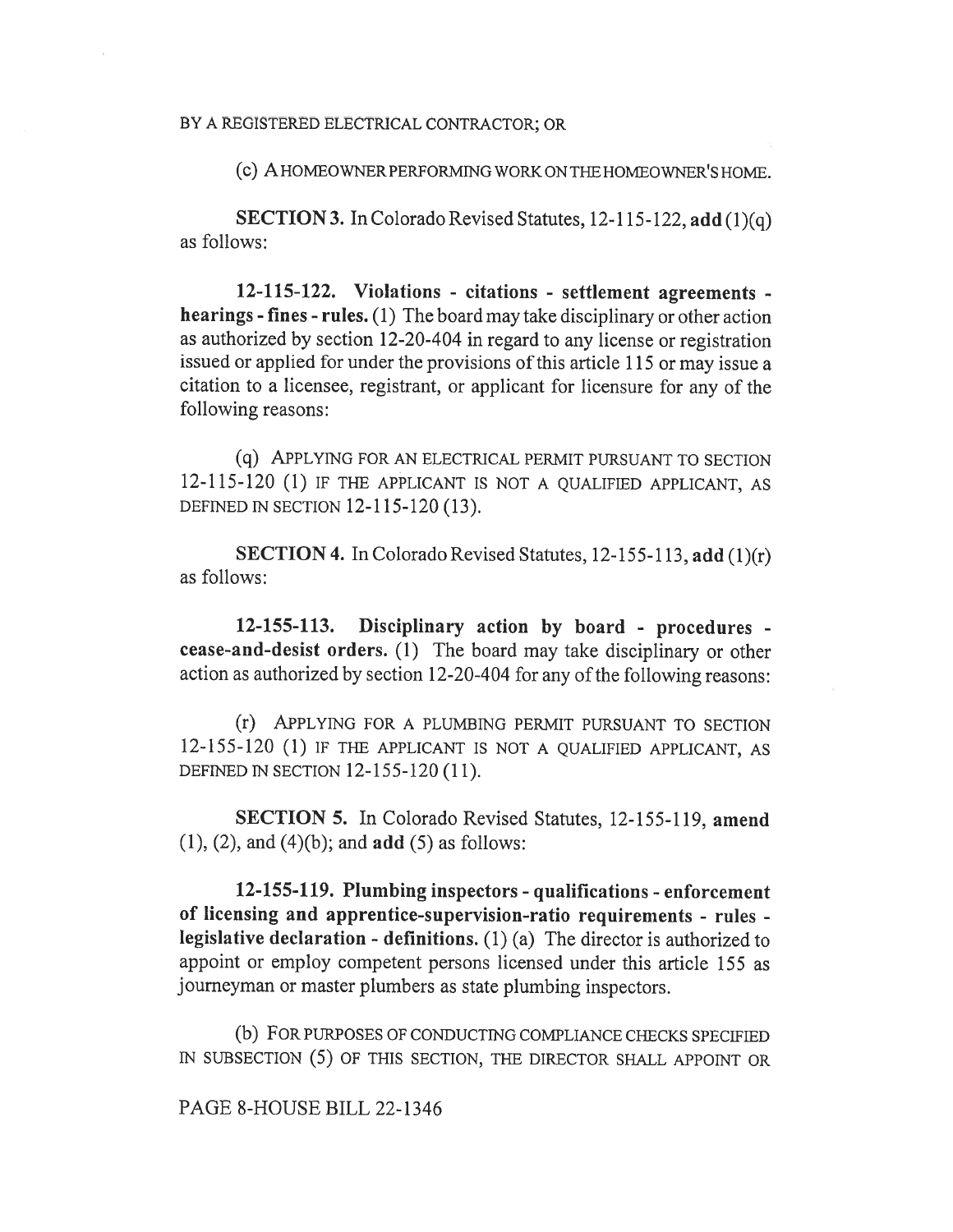EMPLOY TWO INDIVIDUALS TO CONDUCT THE COMPLIANCE CHECKS. THE DIRECTOR MAY APPOINT OR EMPLOY INDIVIDUALS WHO ARE LICENSED UNDER THIS ARTICLE 155 OR MAY APPOINT OR EMPLOY INDIVIDUALS WHO ARE NOT LICENSED UNDER THIS ARTICLE 155 BUT WHO DEMONSTRATE SUBSTANTIAL PRIOR WORK EXPERIENCE IN THE PLUMBING OR CONSTRUCTION INDUSTRY. INDIVIDUALS APPOINTED OR EMPLOYED PURSUANT TO THIS SUBSECTION ( 1 )(b) SHALL LIMIT THEIR ACTIVITIES TO CONDUCTING COMPLIANCE CHECKS OF MATTERS SPECIFIED IN SAID SUBSECTION (5).

(2) The STATE PLUMBING inspector INSPECTORS AND INDIVIDUALS CONDUCTING COMPLIANCE CHECKS PURSUANT TO SUBSECTION (5) OF THIS SECTION may be employed either on a full-time or on a part-time basis as the circumstances in each case warrant. State plumbing inspectors AND INDIVIDUALS CONDUCTING COMPLIANCE CHECKS PURSUANT TO SUBSECTION (5) OF THIS SECTION have the right of ingress and egress to and from all public and private premises during reasonable working hours where this article 155 applies for the purpose of making plumbing inspections, CONDUCTING COMPLIANCE CHECKS PURSUANT TO SUBSECTION (5) OF THIS SECTION, or otherwise determining compliance with the provisions of this article 155.

(4) (b) As part of their duties, plumbing inspectors performing inspections who are employed by a qualified state institution of higher education have the authority to verify the plumbing licenses or apprenticeship registration cards issued by the state for those people performing the plumbing work on a project AND TO VERIFY COMPLIANCE WITH SECTION 12-155-124 (1).

(5) (a) CONSISTENT WITH SECTION 12-155-101 AND THE STATE'S DUTY TO SAFEGUARD THE PUBLIC HEALTH BY ENSURING THAT INDIVIDUALS WHO PLAN, INSTALL, ALTER, EXTEND, REPAIR, OR MAINTAIN PLUMBING SYSTEMS HAVE THE SKILLS NECESSARY TO PERFORM THOSE TASKS, THE GENERAL ASSEMBLY FINDS AND DETERMINES THAT BOARD ENFORCEMENT OF THE LICENSING REQUIREMENTS IN THIS ARTICLE 155 AND THE LIMITS ON THE NUMBER OF PLUMBING APPRENTICES A LICENSED PLUMBER IS PERMITTED TO SUPERVISE SPECIFIED IN SECTION 12-155-124 (1) IS A MATTER OF STATEWIDE CONCERN AND IS ESSENTIAL TO PROTECT PUBLIC HEALTH.

(b) THE BOARD SHALL DIRECT INDIVIDUALS APPOINTED OR EMPLOYED PURSUANT TO SUBSECTION  $(1)(b)$  OF THIS SECTION TO:

## PAGE 9-HOUSE BILL 22-1346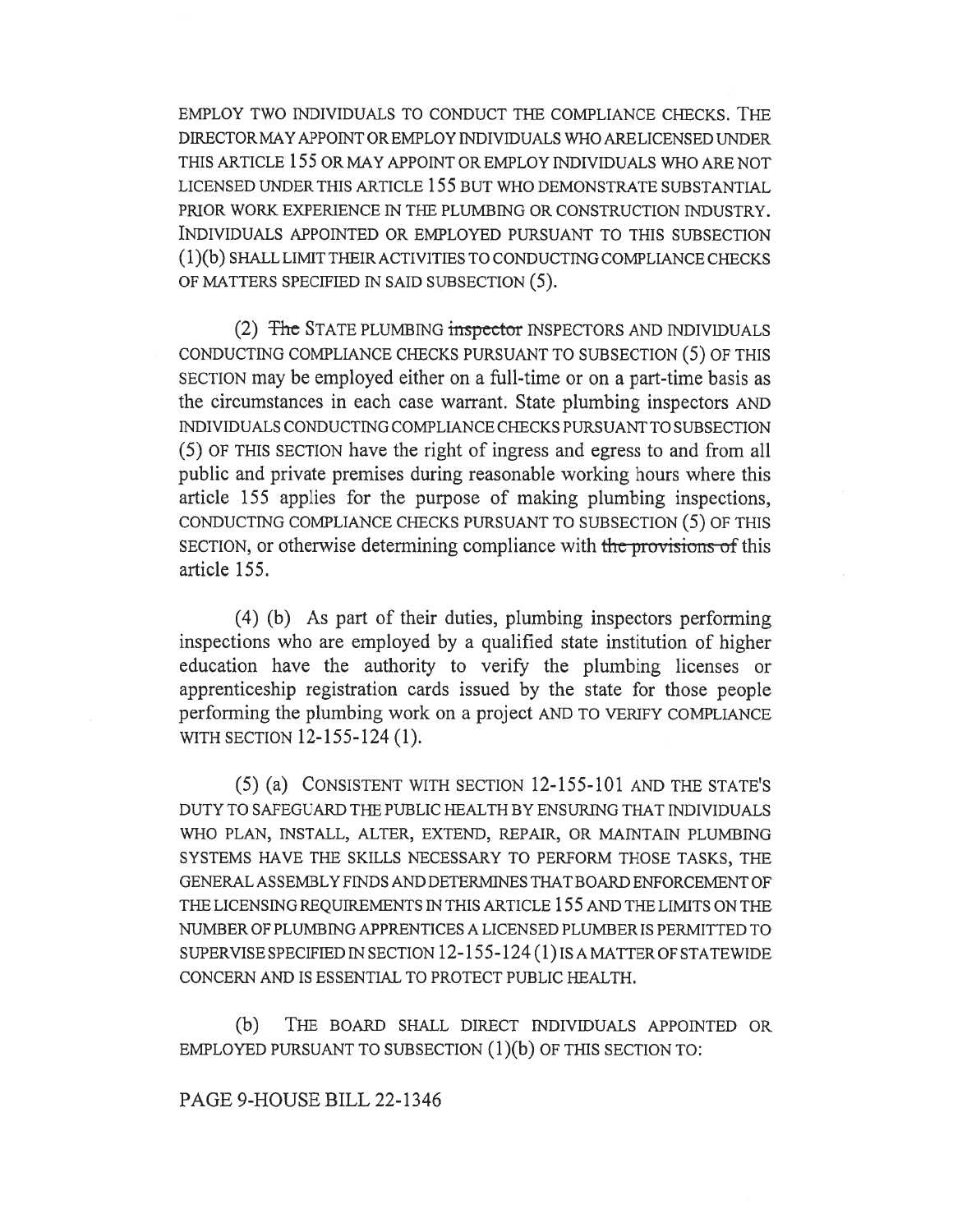(I) CONDUCT COMPLIANCE CHECKS TO ENSURE COMPLIANCE WITH THE LICENSING AND SUPERVISOR-TO-APPRENTICE RATIO REQUIREMENTS SPECIFIED IN THIS ARTICLE 155 ON PROJECTS THROUGHOUT THE STATE WHERE PLUMBING SYSTEMS ARE BEING PLANNED, INSTALLED, ALTERED, EXTENDED, REPAIRED, OR MAINTAINED, REGARDLESS OF WHETHER THE PERMIT FOR THE PLUMBING WORK WAS ISSUED BY THE BOARD, AN INCORPORATED TOWN OR CITY, A COUNTY, A CITY AND COUNTY, OR A QUALIFIED STATE INSTITUTION OF HIGHER EDUCATION; AND

(II) PRIORITIZE FOR COMPLIANCE CHECKS PROJECTS THAT PROVIDE OR WILL PROVIDE CRITICAL SERVICES TO RESIDENTS OF THE STATE.

(c) To ENSURE COMPLIANCE WITH THE LICENSING AND SUPERVISOR-TO-APPRENTICE RATIO REQUIREMENTS PURSUANT TO SUBSECTION  $(5)(a)(I)$  OF THIS SECTION, INDIVIDUALS APPOINTED OR EMPLOYED PURSUANT TO SUBSECTION (1)(b) OF THIS SECTION SHALL CONDUCT COMPLIANCE CHECKS AT PROJECTS THROUGHOUT THE STATE WHERE PLUMBING IS BEING PERFORMED TO ENSURE THAT:

(I) THE INDIVIDUAL PERFORMING THE PLUMBING WORK IS LICENSED AS A MASTER, JOURNEYMAN, OR RESIDENTIAL PLUMBER OR IS A REGISTERED PLUMBING APPRENTICE BEING SUPERVISED BY A LICENSED MASTER, JOURNEYMAN, OR RESIDENTIAL PLUMBER; AND

(II) A MASTER, JOURNEYMAN, OR RESIDENTIAL PLUMBER IS COMPLYING WITH THE LIMIT ON THE NUMBER OF PLUMBING APPRENTICES THE PLUMBER MAY SUPERVISE PER JOB SITE SPECIFIED IN SECTION 12-155-124 (1).

(d) NOTHING IN THIS SUBSECTION (5) AFFECTS THE ABILITY OF A LOCAL GOVERNMENT TO PERMIT OR INSPECT PLUMBING OR GAS PIPING INSTALLATIONS IN ANY NEW CONSTRUCTION OR REMODELING OR REPAIR LOCATED WITHIN THE BOUNDARIES OF THE LOCAL GOVERNMENT.

(e) AS USED IN THIS SUBSECTION (5):

(I) "LOCAL GOVERNMENT" MEANS AN INCORPORATED TOWN OR CITY, A COUNTY, OR A CITY AND COUNTY.

(II) "PROJECT THAT PROVIDES OR WILL PROVIDE CRITICAL SERVICES"

PAGE 10-HOUSE BILL 22-1346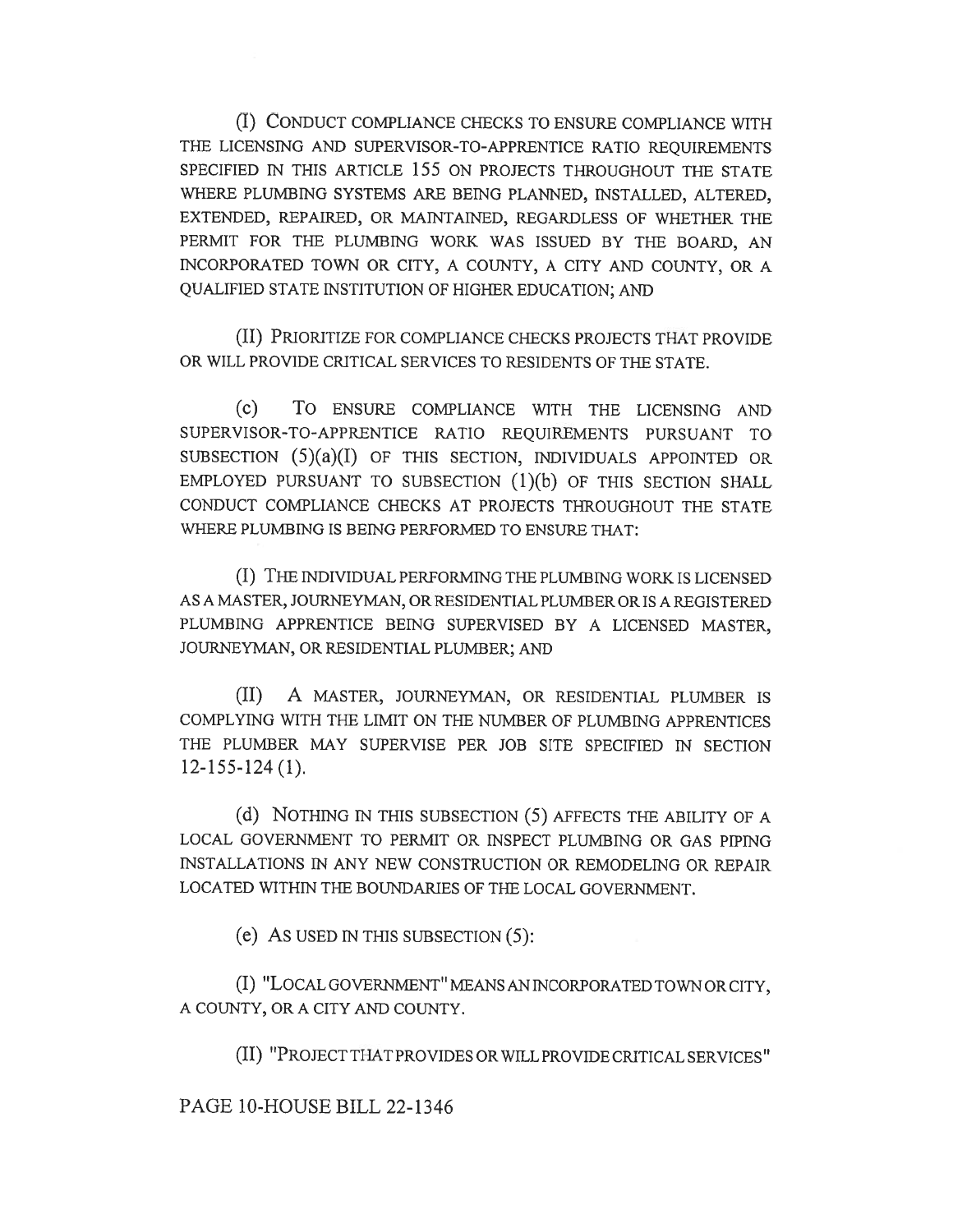MEANS A PROJECT INVOLVING THE ERECTION, CONSTRUCTION, ALTERATION, REPAIR, OR IMPROVEMENT OF ANY PUBLIC STRUCTURE, BUILDING, ROAD, OR OTHER PUBLIC IMPROVEMENT OF ANY KIND, INCLUDING:

(A) A PUBLIC BUILDING;

(B) A PUBLIC SCHOOL OR INSTITUTION OF HIGHER EDUCATION;

(C) AN AIRPORT;

(D) A TRAIN STATION OR PUBLIC TRANSIT STATION;

(E) A HOSPITAL, NURSING FACILITY, ASSISTED LIVING RESIDENCE, OR OTHER HEALTH-CARE FACILITY LICENSED OR CERTIFIED BY THE DEPARTMENT OF PUBLIC HEALTH AND ENVIRONMENT UNDER TITLE 25;

(F) A RENEWABLE ENERGY INSTALLATION OR A PROJECT OF A UTILITY REGULATED BY THE PUBLIC UTILITIES COMMISSION PURSUANT TO TITLE 40; AND

(G) ANY OTHER COMMERCIAL OR MULTIFAMILY RESIDENTIAL PUBLIC PROJECT SPECIFIED BY THE BOARD BY RULE.

SECTION 6. In Colorado Revised Statutes, 12-155-120, amend (1), (2), (3), (7)(a), and (10)(b); and add (11) as follows:

12-155-120. Inspection - plumbing permits - application standards - definition. (1) (a) Any plumbing or gas piping installation in any new construction or remodeling or repair, other than manufactured units inspected in accordance with the provisions of part 7 of article 32 of title 24, AND except for the new construction or remodeling or repair in any incorporated town or city, county, or city and county, or in a building owned or leased or on land owned by a qualified state institution of higher education where the local entity or qualified state institution of higher education conducts inspections and issues PLUMBING permits, REFERRED TO WITHIN THIS SECTION AS "PERMITS", must be inspected by a state plumbing inspector.

(b) A state plumbing inspector shall inspect any new construction, remodeling, or repair subject to the provisions of this subsection (1) within

PAGE 11-HOUSE BILL 22-1346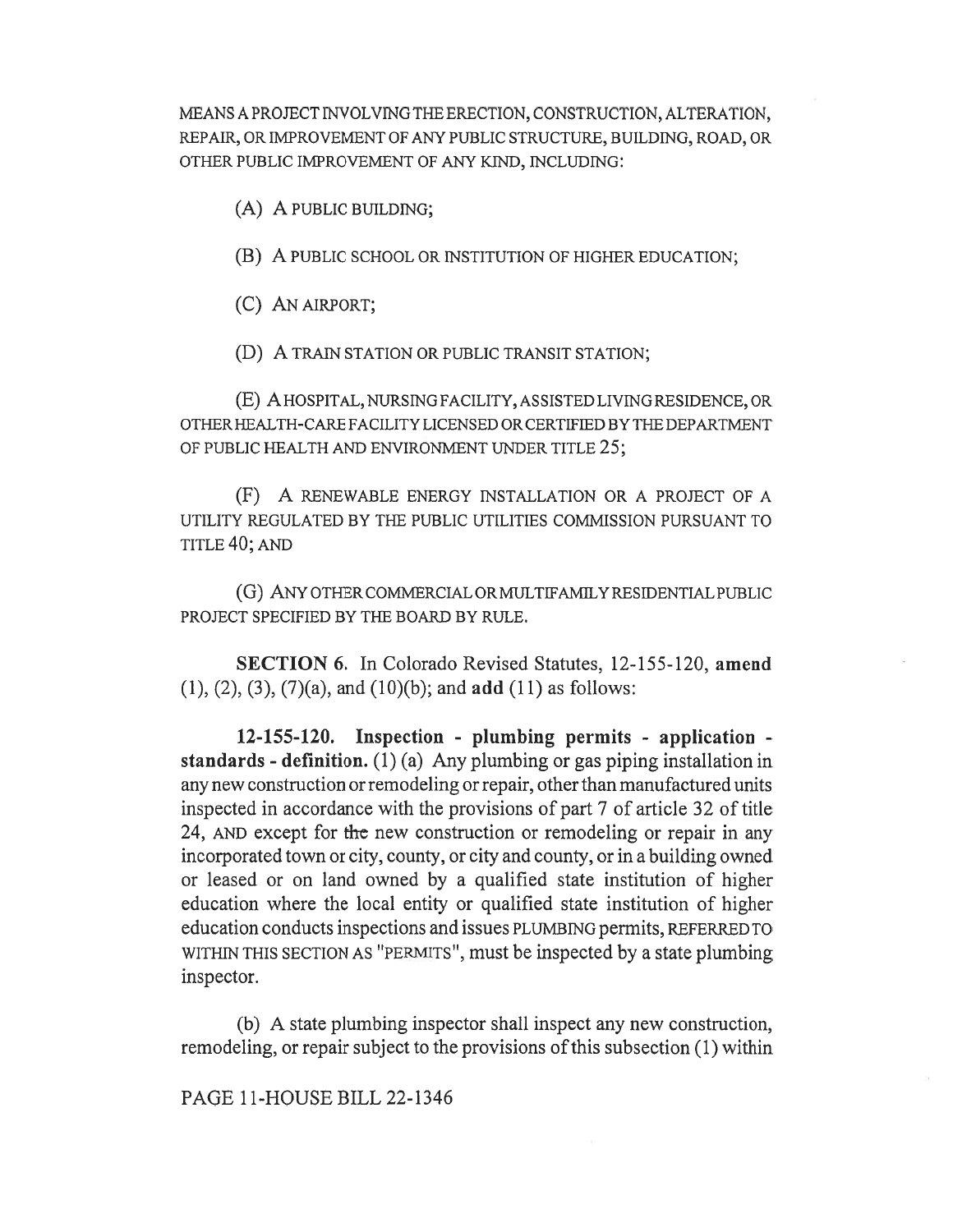three working days after the receipt of the application for inspection.

(c) (I) Prior to the commencement of any plumbing or gas piping installation, the person making the installation, WHO MUST BE A QUALIFIED APPLICANT, shall apply for a permit and pay the required fee.

(II) (A) ONLY A QUALIFIED APPLICANT MAY APPLY FOR A PERMIT PURSUANT TO THIS SUBSECTION (1). A LICENSED MASTER PLUMBER WHO IS NOT A REGISTERED PLUMBING CONTRACTOR AND WHO IS OPERATING AS AN INDEPENDENT CONTRACTOR FOR ANOTHER BUSINESS SHALL NOT APPLY FOR A PERMIT PURSUANT TO THIS SUBSECTION (1).

(B) BEFORE ISSUING A PERMIT PURSUANT TO THIS SUBSECTION (1), THE BOARD OR, IF APPLICABLE, THE LOCAL ENTITY OR QUALIFIED STATE INSTITUTION OF HIGHER EDUCATION THAT CONDUCTS INSPECTIONS AND ISSUES PERMITS SHALL VERIFY THAT THE PERMIT APPLICANT IS A QUALIFIED APPLICANT.

(C) THE ENTITY ISSUING THE PERMIT MAY USE THE PERMIT APPLICATION PROCESS TO VERIFY COMPLIANCE WITH THIS SUBSECTION (1).

(d) Every mobile home or movable structure owner shall have the plumbing and gas piping hookup for the mobile home or movable structure inspected prior to obtaining new or different plumbing or gas service.

(e) A qualified state institution of higher education with a building department that meets or exceeds the minimum standards adopted by the board under this article 155 shall process applications for permits and inspections only from the institution and from contractors working for the benefit of the institution, and shall conduct inspections only of work performed for the benefit of the institution. Each inspection must include a contemporaneous review to ensure that the requirements of section 12-155-108 have been met. A qualified state institution of higher education shall enforce standards that are at least as stringent as any minimum standards adopted by the board.

(2) (a) A state plumbing inspector shall inspect the work performed, and, if the work meets the minimum standards set forth in the Colorado plumbing code referred to in section 12-155-106, THE INSPECTOR SHALL ISSUE a certificate of approval. shall be issued by the inspector.

PAGE 12-HOUSE BILL 22-1346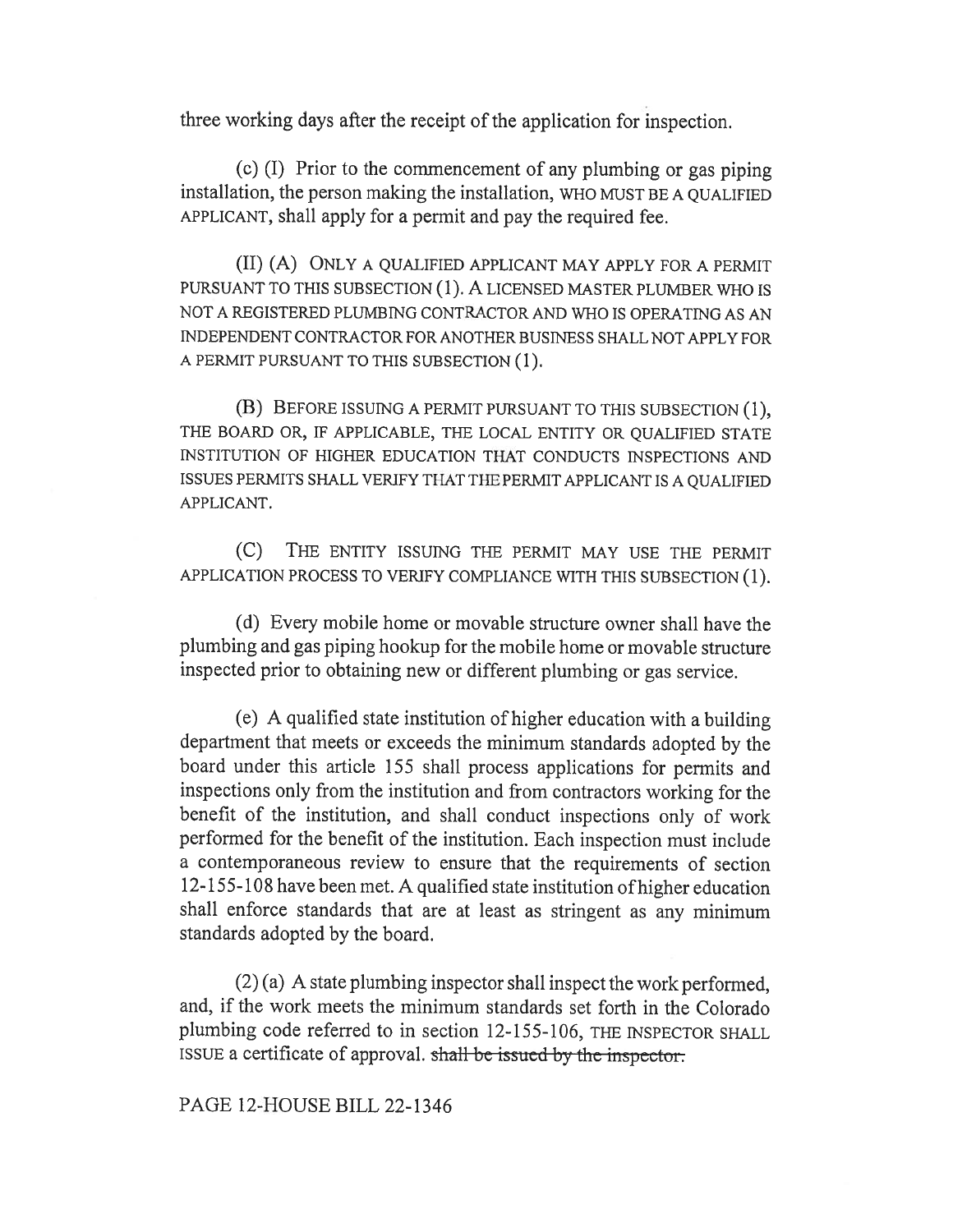(b) (I) If the installation is disapproved, THE INSPECTOR SHALL GIVE written notice together with the reasons for the disapproval shall be given by the inspector to the QUALIFIED applicant. If the installation is hazardous to life or property, the inspector disapproving it may order the plumbing or gas service thereto TO THE INSTALLATION discontinued until the installation is rendered safe. The QUALIFIED applicant may appeal the disapproval to the board, and THE BOARD shall be granted GRANT THE QUALIFIED APPLICANT a hearing by the board within seven days after notice of appeal is filed with the board.

(II) After removal of REMOVING the cause of the disapproval, the QUALIFIED applicant shall make-application APPLY for reinspection in the same manner as for the original inspection and pay the required reinspection fee.

(3) (a) All inspection permits issued by the board are valid for a period of twelve months. The board shall close a permit and mark its status as "expired" at the end of the twelve-month renewal period, except in the following circumstances:

(I) If  $\alpha$  A QUALIFIED applicant  $m$ akes a showing DEMONSTRATES at the time of application for a permit that the plumbing or gas piping work is substantial and is likely to take longer than twelve months, the board may issue a permit to be valid for a period longer than twelve months, but not exceeding three years.

(II) If the QUALIFIED applicant notifies the board prior to the expiration of the twelve-month period of extenuating circumstances, as determined by the board, during the twelve-month period, the board may extend the validity of the permit for a period not to exceed six months.

(b) If A QUALIFIED APPLICANT REQUESTS an inspection is requested by an applicant after a permit has expired or has been canceled, THE QUALIFIED APPLICANT MUST APPLY FOR AND BE GRANTED a new permit must be applied for and granted before an inspection is performed.

(7) (a) Any person claiming to be aggrieved by the failure of a state plumbing inspector to inspect his or her THE PERSON'S property after proper application or by notice of disapproval without setting forth the reasons for denying the inspection permit may request the program administrator to

PAGE 13-HOUSE BILL 22-1346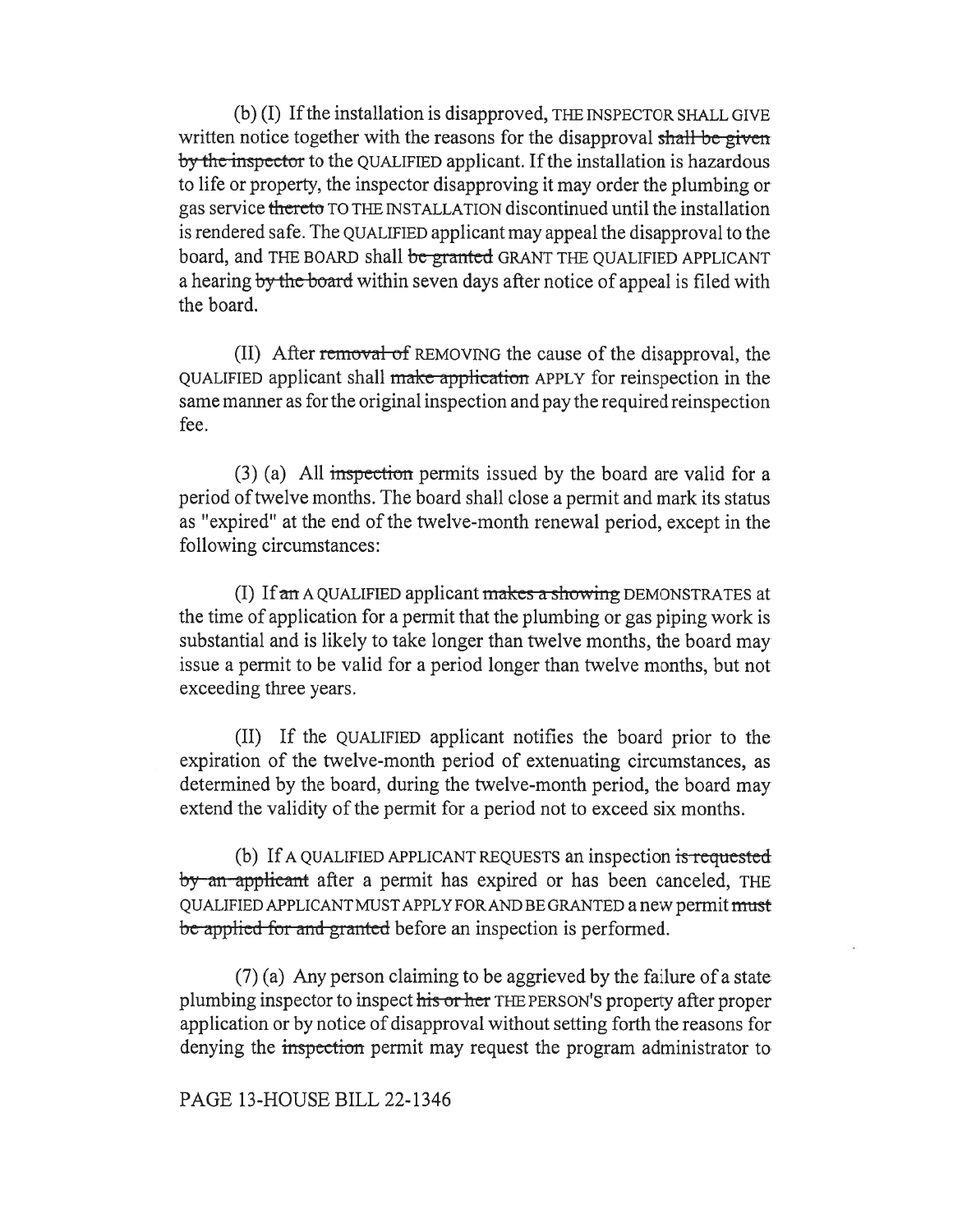review the actions of the plumbing inspector or the manner of the inspection. The request may be made by the person's authorized representative and shall be in writing.

(10) (b) (I) Inspections performed by an inspecting entity must include, for each project, a contemporaneous review to ensure compliance with sections 12-155-108 and 12-155-124. A contemporaneous review may include a full or partial review of the plumbers and apprentices working at a job site being inspected.

(II) To ensure that enforcement is consistent, timely, and efficient, each inspecting entity employing inspectors shall develop standard procedures to advise its inspectors on how to conduct a contemporaneous review. An inspecting entity's standard procedures need not require a contemporaneous review for each inspection of a project, but the procedures must preserve an inspector's ability to verify compliance with sections 12-155-108 and 12-155-124 at any time. Each inspecting entity's procedures must include provisions that allow for inspectors to:

(A) Conduct occasional, random, on-site inspections while actual plumbing work is being conducted, with a focus on large commercial and multi-family residential projects permitted by the inspecting entity; AND

(B) REQUEST DOCUMENTATION INDICATING WHO PERFORMED THE PLUMBING WORK TO ENSURE COMPLIANCE WITH SECTIONS 12-155-108 AND 12-155-124.

(III) Each inspecting entity subject to this subsection  $(10)(b)(II)$  OF THIS SECTION, including the state, shall post its current procedures regarding contemporaneous reviews in a prominent location on its public website and provide the director with a link to the web page on which the procedures have been posted or, if an inspecting entity does not have a website, provide its current procedures to the director for posting on the board's website.

(III) (IV) An inspector may file a complaint with the board for any violation of this article 155.

(11) AS USED IN THIS SECTION, "QUALIFIED APPLICANT" MEANS:

(a) A LICENSED MASTER PLUMBER, INCLUDING A LICENSED MASTER

### PAGE 14-HOUSE BILL 22-1346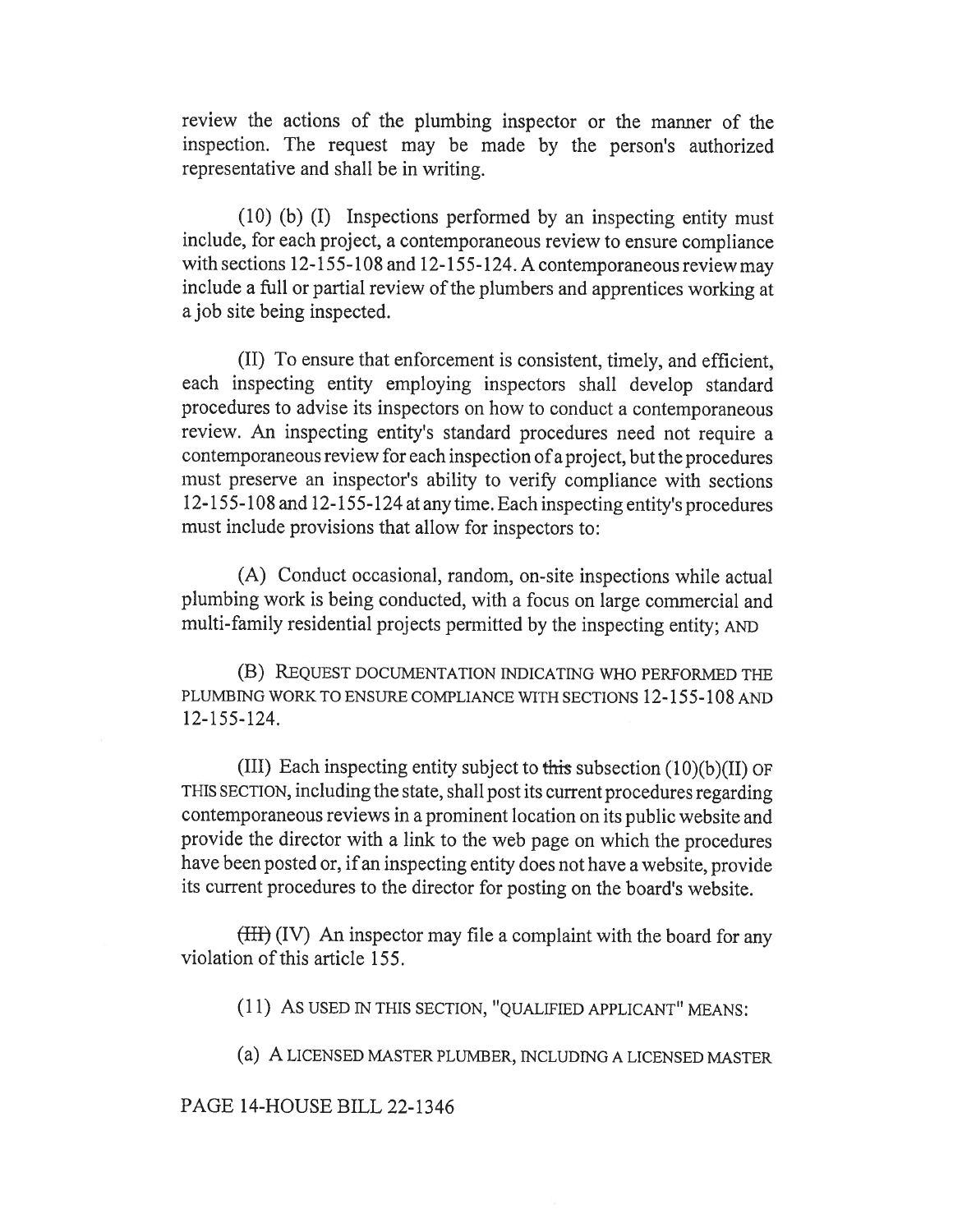PLUMBER WHO IS OPERATING AS A SOLE PROPRIETOR, SO LONG AS THE LICENSED MASTER PLUMBER IS ALSO A REGISTERED PLUMBING CONTRACTOR;

(b) A LICENSED MASTER PLUMBER WHO IS DIRECTLY EMPLOYED BY A REGISTERED PLUMBING CONTRACTOR; OR

(c) A HOMEOWNER PERFORMING WORK ON THE HOMEOWNER'S HOME.

SECTION 7. Appropriation. (1) For the 2022-23 state fiscal year, \$191,991 is appropriated to the department of regulatory agencies. This appropriation is from the division of professions and occupations cash fund created in section 12-20-105 (3), C.R.S. To implement this act, the department may use this appropriation as follows:

(a) \$127,110 for use by the division of professions and occupations for personal services, which amount is based on an assumption that the division will require an additional 2.0 FTE;

(b) \$45,847 for use by the division of professions and occupations for operating expenses; and

(c) \$19,034 for the purchase of vehicle lease services.

(2) For the 2022-23 state fiscal year, \$19,034 is appropriated to the department of personnel. This appropriation is from reappropriated funds received from the department of regulatory agencies under subsection (1)(c) of this section. To implement this act, the department of personnel may use this appropriation to provide vehicle replacement lease/purchase services to the department of regulatory agencies.

SECTION 8. Act subject to petition - effective date. This act takes effect January 1, 2023; except that, if a referendum petition is filed pursuant to section 1 (3) of article V of the state constitution against this act or an item, section, or part of this act within the ninety-day period after final adjournment of the general assembly, then the act, item, section, or part will not take effect unless approved by the people at the general election to be held in November 2022 and, in such case, will take effect January 1, 2023,